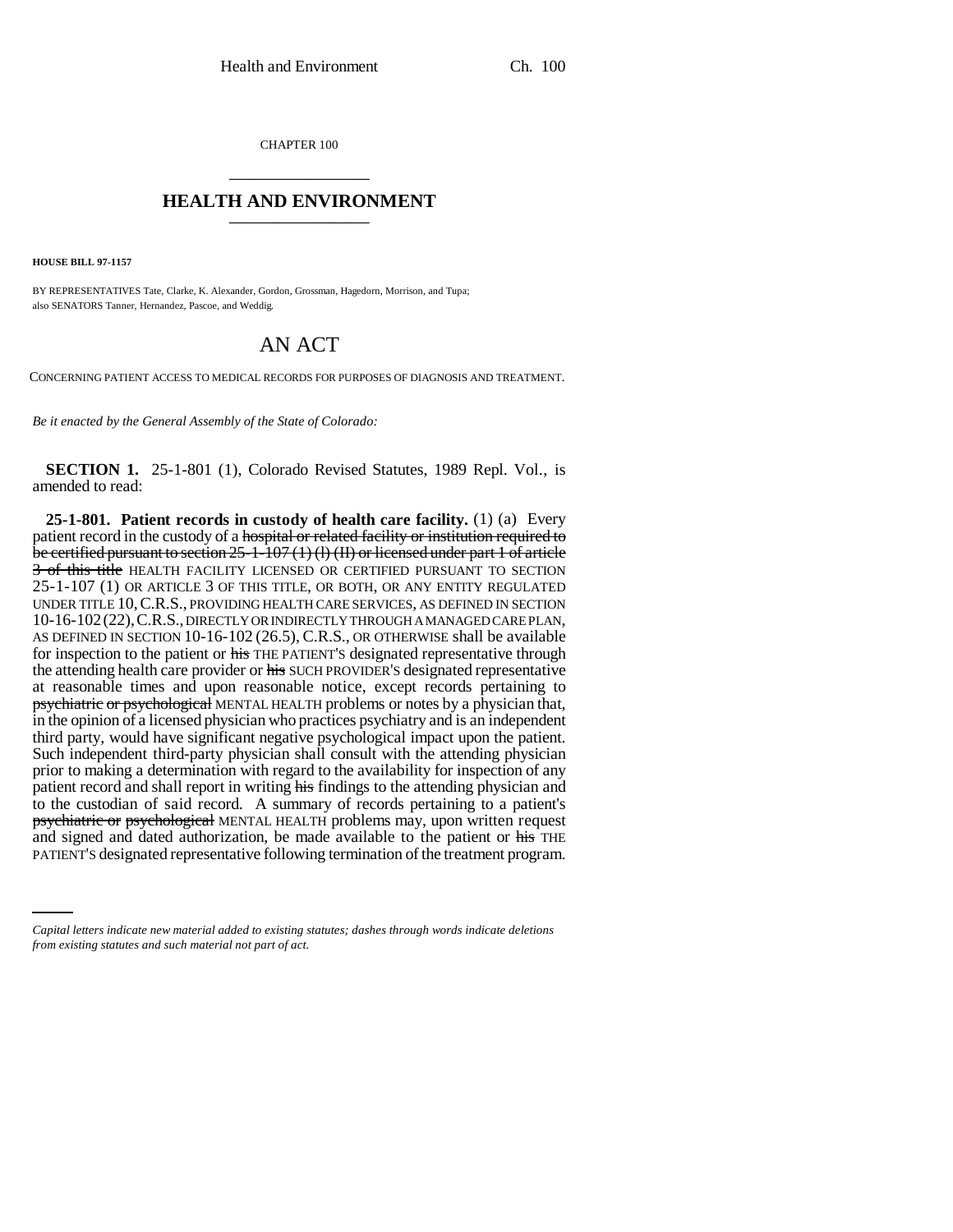## Ch. 100 Health and Environment

(b) (I) Following the patient's discharge from the hospital or related facility or institution ANY TREATMENT, PROCEDURE, OR HEALTH CARE SERVICE RENDERED BY A HEALTH FACILITY LICENSED OR CERTIFIED PURSUANT TO SECTION 25-1-107 (1) OR ARTICLE 3 OF THIS TITLE, OR BOTH, OR BY AN ENTITY REGULATED UNDER TITLE 10, C.R.S., PROVIDING HEALTH CARE SERVICES, AS DEFINED IN SECTION 10-16-102 (22), C.R.S., DIRECTLY OR INDIRECTLY THROUGH A MANAGED CARE PLAN, AS DEFINED IN SECTION 10-16-102 (26.5), C.R.S., OR OTHERWISE, copies of said records, including X rays, shall be furnished to the patient upon submission of a written authorization-request for records, dated and signed by the patient, and upon the payment of the reasonable costs.

(II) IN THE EVENT THAT A LICENSED HEALTH CARE PROFESSIONAL DETERMINES THAT A COPY OF ANY X RAY, MAMMOGRAM, CT SCAN, MRI, OR OTHER FILM IS NOT SUFFICIENT FOR DIAGNOSTIC OR OTHER TREATMENT PURPOSES, THE HEALTH FACILITY OR ENTITY SHALL MAKE THE ORIGINAL OF ANY SUCH FILM AVAILABLE TO THE PATIENT OR ANOTHER HEALTH CARE PROFESSIONAL OR FACILITY AS SPECIFICALLY DIRECTED BY THE PATIENT PURSUANT TO A WRITTEN AUTHORIZATION-REQUEST FOR FILMS AND UPON THE PAYMENT OF THE REASONABLE COSTS FOR SUCH FILM. IF A HEALTH FACILITY RELEASES AN ORIGINAL FILM PURSUANT TO THIS SUBPARAGRAPH (II), IT SHALL NOT BE RESPONSIBLE FOR ANY LOSS, DAMAGE, OR OTHER CONSEQUENCES AS A RESULT OF SUCH RELEASE. ANY ORIGINAL X RAY, MAMMOGRAM,CTSCAN, MRI, OR OTHER FILM MADE AVAILABLE PURSUANT TO THIS SUBPARAGRAPH (II) SHALL BE RETURNED UPON REQUEST TO THE LENDING FACILITY WITHIN THIRTY DAYS.

**SECTION 2.** 25-1-802 (1), Colorado Revised Statutes, 1989 Repl. Vol., is amended to read:

**25-1-802. Patient records in custody of individual health care providers.**  $(1)$  (a) Every patient record in the custody of a chiropodist or podiatrist, chiropractor, dentist, doctor of medicine, doctor of osteopathy, nurse, optometrist, AUDIOLOGIST, ACUPUNCTURIST, DIRECT-ENTRY MIDWIFE, or physical therapist required to be licensed under title 12, C.R.S., OR A PERSON PRACTICING PSYCHOTHERAPY UNDER THE PROVISIONS OF ARTICLE 43 OF TITLE 12, C.R.S., except records pertaining to psychiatric or psychological MENTAL HEALTH problems, shall be available to the patient upon submission of a written authorization-request for inspection of records, dated and signed by the patient, at reasonable times and upon reasonable notice. A summary of records pertaining to a patient's psychiatric or psychological problems may, upon written request and signed and dated authorization, be made available to the patient or his THE PATIENT'S designated representative following termination of the treatment program.

(b) (I) A copy of such records, including X rays, shall be made available to the patient or his THE PATIENT'S designated representative, upon written authorization-request for a copy of such records, dated and signed by the patient, upon reasonable notice and payment of the reasonable costs.

(II) IN THE EVENT THAT A LICENSED HEALTH CARE PROFESSIONAL DETERMINES THAT A COPY OF ANY X RAY, MAMMOGRAM, CT SCAN, MRI, OR OTHER FILM IS NOT SUFFICIENT FOR DIAGNOSTIC OR OTHER TREATMENT PURPOSES, THE PODIATRIST, CHIROPRACTOR, DENTIST, DOCTOR OF MEDICINE, DOCTOR OF OSTEOPATHY, NURSE, OPTOMETRIST, AUDIOLOGIST, ACUPUNCTURIST, DIRECT-ENTRY MIDWIFE, OR PHYSICAL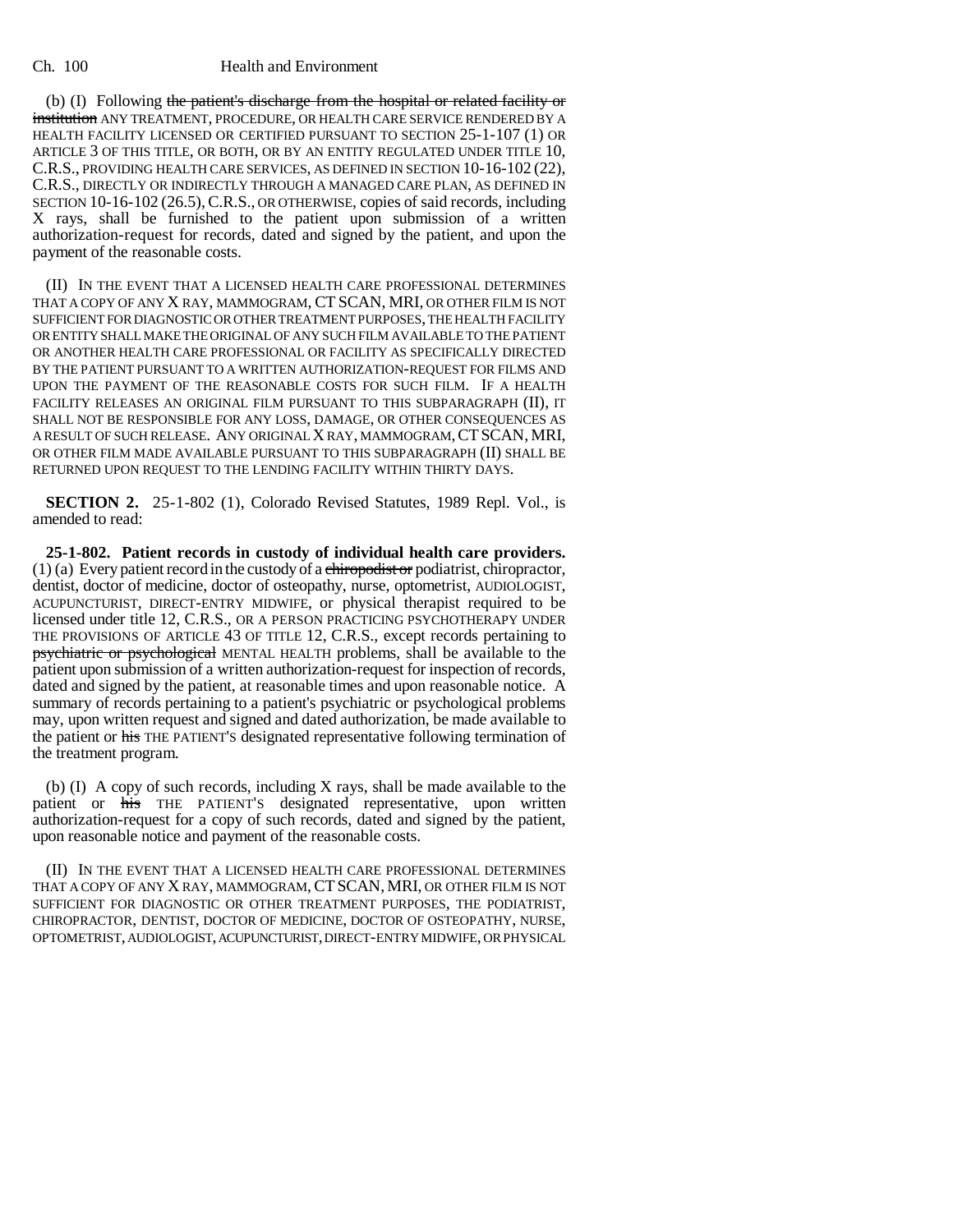Health and Environment Ch. 100

THERAPIST REQUIRED TO BE LICENSED UNDER TITLE 12, C.R.S., OR, SUBJECT TO THE PROVISIONS OF SECTION 25-1-801 (1) (a) AND PARAGRAPH (a) OF THIS SUBSECTION (1), THE PERSON PRACTICING PSYCHOTHERAPY UNDER THE PROVISIONS OF ARTICLE 43 OF TITLE 12,C.R.S., SHALL MAKE THE ORIGINAL OF ANY SUCH FILM AVAILABLE TO THE PATIENT OR ANOTHER HEALTH CARE PROFESSIONAL OR FACILITY AS SPECIFICALLY DIRECTED BY THE PATIENT PURSUANT TO A WRITTEN AUTHORIZATION-REQUEST FOR FILMS AND UPON THE PAYMENT OF THE REASONABLE COSTS FOR SUCH FILM. IF A PRACTITIONER RELEASES AN ORIGINAL FILM PURSUANT TO THIS SUBPARAGRAPH (II), THE PRACTITIONER SHALL NOT BE RESPONSIBLE FOR ANY LOSS, DAMAGE, OR OTHER CONSEQUENCES AS A RESULT OF SUCH RELEASE. ANY ORIGINAL X RAY, MAMMOGRAM,CTSCAN,MRI, OR OTHER FILM MADE AVAILABLE PURSUANT TO THIS SUBPARAGRAPH (II) SHALL BE RETURNED UPON REQUEST TO THE LENDING PRACTITIONER WITHIN THIRTY DAYS.

**SECTION 3.** 25-1-803 (1) (a), Colorado Revised Statutes, 1989 Repl. Vol., is amended to read:

**25-1-803. Effect of this part 8 on similar rights of a patient.** (1) Nothing in this part 8 shall be construed so as to:

(a) Limit the right of a patient or his THE PATIENT'S designated representative to inspect the patient's medical or psychological MENTAL HEALTH data pursuant to section 24-72-204 (3) (a) (I), C.R.S.; or

**SECTION 4.** 10-3-1104 (1), Colorado Revised Statutes, 1994 Repl. Vol., as amended, is amended BY THE ADDITION OF A NEW PARAGRAPH to read:

**10-3-1104. Unfair methods of competition and unfair or deceptive acts or practices.** (1) The following are defined as unfair methods of competition and unfair or deceptive acts or practices in the business of insurance:

(x) VIOLATION OF THE PROVISIONS OF PART 8 OF ARTICLE 1 OF TITLE 25 , C.R.S., CONCERNING PATIENT RECORDS.

**SECTION 5.** 24-72-204 (3) (a) (I), Colorado Revised Statutes, 1988 Repl. Vol., as amended, is amended to read:

**24-72-204. Allowance or denial of inspection - grounds - procedure - appeal.** (3) (a) The custodian shall deny the right of inspection of the following records, unless otherwise provided by law; except that any of the following records, other than letters of reference concerning employment, licensing, or issuance of permits, shall be available to the person in interest under this subsection (3):

(I) Medical, psychological MENTAL HEALTH, sociological, and scholastic achievement data on individual persons, other than scholastic achievement data submitted as part of finalists' records as set forth in subparagraph (XI) of this paragraph (a) and exclusive of coroners' autopsy reports and group scholastic achievement data from which individuals cannot be identified; but either the custodian or the person in interest may request a professionally qualified person, who shall be furnished by the said custodian, to be present to interpret the records;